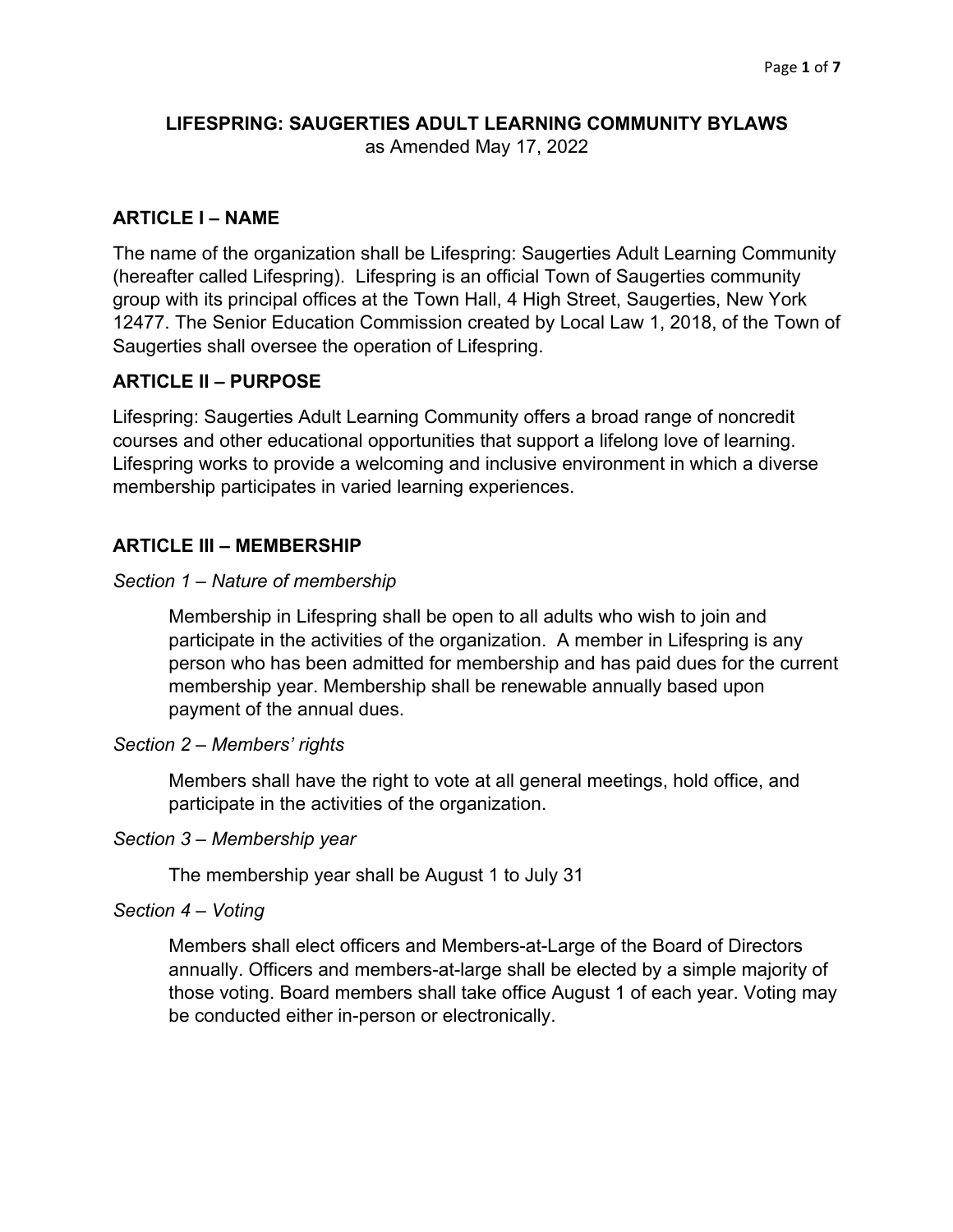## *Section 5 – Annual Membership Meeting*

The Annual Membership Meeting shall take place either in person or electronically in the spring no later than one month after the end of the spring semester. The purpose of the Annual Membership Meeting shall be to inform members of the status of the organization, present the financial report to the membership, and to announce any amendments to the Bylaws and the results of the elections to the Board. The financial report, amendments to the bylaws and election results will be sent electronically to the membership after the annual meeting.

# **ARTICLE IV – GOVERNING BODY**

## *Section 1 – Board of Directors role*

The affairs of the organization shall be governed by a Board of Directors.

# *Section 2 – Board of Directors meetings*

The Board of Directors shall meet a minimum of nine times a year at times and places to be decided by the President either in person or electronically. Members of the Board are expected to regularly attend scheduled meetings. All Board Meetings are open to Members of Lifespring.

## *Section 3 – Special meetings*

The President shall call special meetings of the Board as necessary or if requested by three Board members. Special meetings can be held in person or electronically. Notice of special meetings must be disseminated to Board members at least three days before the meeting date.

## *Section 4 – Quorum*

A simple majority of voting Board Members shall be present to create a quorum for conducting business.

## *Section 5 – Conduct of business*

The Board shall conduct its business with a simple majority vote of those present and eligible to vote.

## *Section 6 - Records*

Records of the organization, both electronic and paper, including but not limited to minutes, the policy manual, the coordinators handbook and catalogs shall be maintained. They shall be stored at Saugerties Town Hall.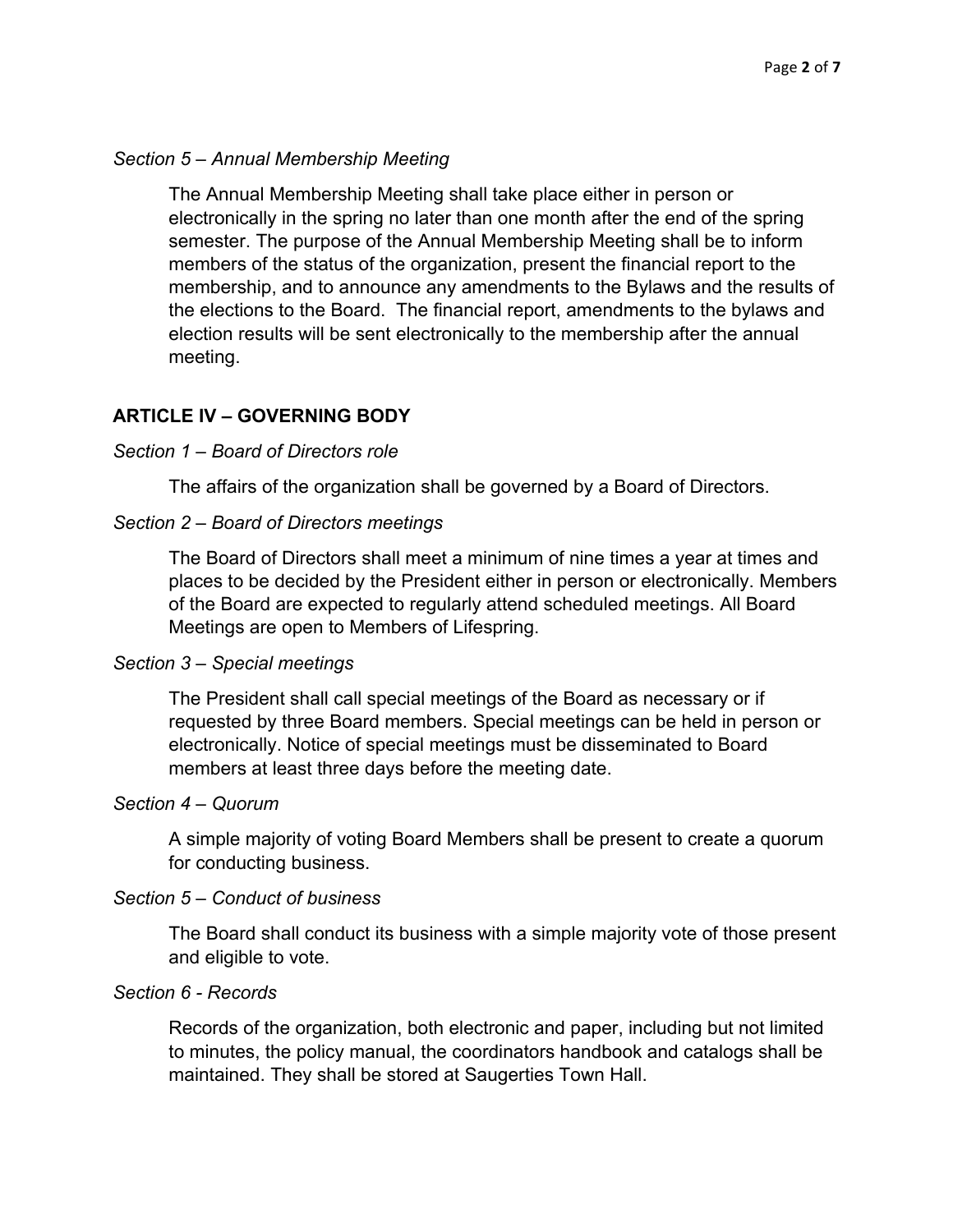### **ARTICLE V – BOARD OF DIRECTORS MEMBERSHIP**

#### *Section 1 – Board of Directors Membership*

The Board of Directors shall consist of 15 members of Lifespring. Those serving on the Board will be: four Officers: (President, Vice President, Secretary, and Treasurer), the Registrar, the Coordinators of the five Standing Committees, and five Members-at-Large. The immediate past president will serve as an advisor to the Board as a non-voting *Ex Officio* member.

#### *Section 2 – Board of Directors selection process*

Officers and Members-at-Large shall be elected by members as described in Article III Section 4. The Committee Coordinators and the Registrar shall be appointed by the President with the approval of the Board of Directors.

#### *Section 3 – Board member terms*

The term for all Board members, including Officers, Members-at-Large, and Committee Coordinators shall be two (2) years. The President, Secretary and three Members-at-Large shall be elected in even years, the Vice President, Treasurer and the other two Members-at-Large shall be elected in odd years.

### *Section 4 – Term limits*

Members-at-Large shall be limited to two (2) successive elected terms. Coordinators of standing committees shall have no term limits as such but may be reappointed by the President every two (2) years.

### *Section 5 - Removal of an Officer or Member of the Board*

Any officer or member of the Board, whether elected or appointed, may be removed for cause by a 3/4 vote of the Board at a scheduled meeting with a quorum present.

### *Section 6 – Vacancies*

Any vacancy that occurs shall be filled by the President who will appoint a member of the organization to serve the remainder of the term. The appointment will be made with the approval of the Board of Directors. If the Presidency becomes vacant, the Vice President will assume the office for the remainder of the President's term.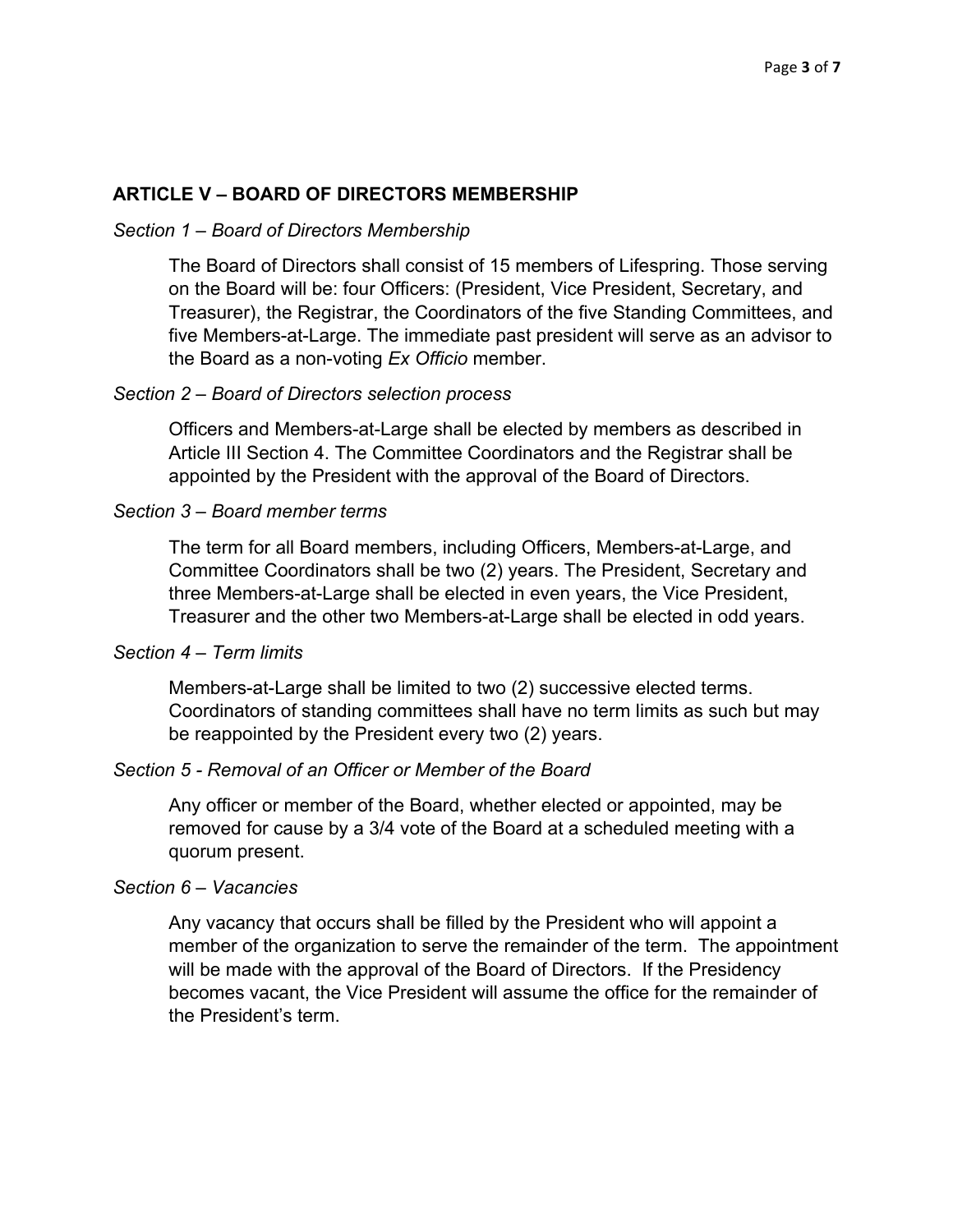# **ARTICLE VI – OFFICERS**

## *Section 1 – President*

The President shall supervise the affairs and activities of the organization, including electronic communication, represent the organization to or appoint a representative to other organizations, preside at all Board meetings, appoint the Registrar, the fifth member of the Executive Committee, and Coordinators of Standing Committees (with the approval of the Board), and appoint *Ad Hoc* committees and task forces as needed. The President shall present a report on the organization's activities at the Annual Meeting.

#### *Section 2 – Vice President*

The Vice President shall perform the President's duties in case of absence, and carry out other duties as delegated by the President.

### *Section 3 – Treasurer*

The Treasurer will: monitor finances; arrange for collection of all monies and payment of expenses; report on the financial standing of the organization at each Board meeting; interface with the Town on financial matters; and present a financial report at the annual membership meeting. The Treasurer shall serve as a member of the Budget Committee as described in Article VIII, Section 3.

## *Section 4 – Secretary*

The Secretary or another designated representative shall maintain the official records of the organization and record and distribute the minutes of all Board meetings, as well as prepare any correspondence as requested by the President. The Secretary shall arrange to notify the membership of the time, date, and agenda of the Annual Membership Meeting no less than one month prior to the annual meeting.

# **ARTICLE VII – REGISTRAR, MEMBERS-AT-LARGE, EXECUTIVE COMMITTEE and STANDING COMMITTEES**

#### *Section 1 –Registrar*

The Registrar shall manage the enrollment process for courses and maintain a database of all members.

### *Section 2 – Members-At-Large*

Members-At-Large shall represent membership interests to the Board as well as coordinate *Ad Hoc* committees when asked by the President, and shall assist on other committees and projects. A member of the Board "at large" has the same rights and responsibilities as other board members to attend meetings of the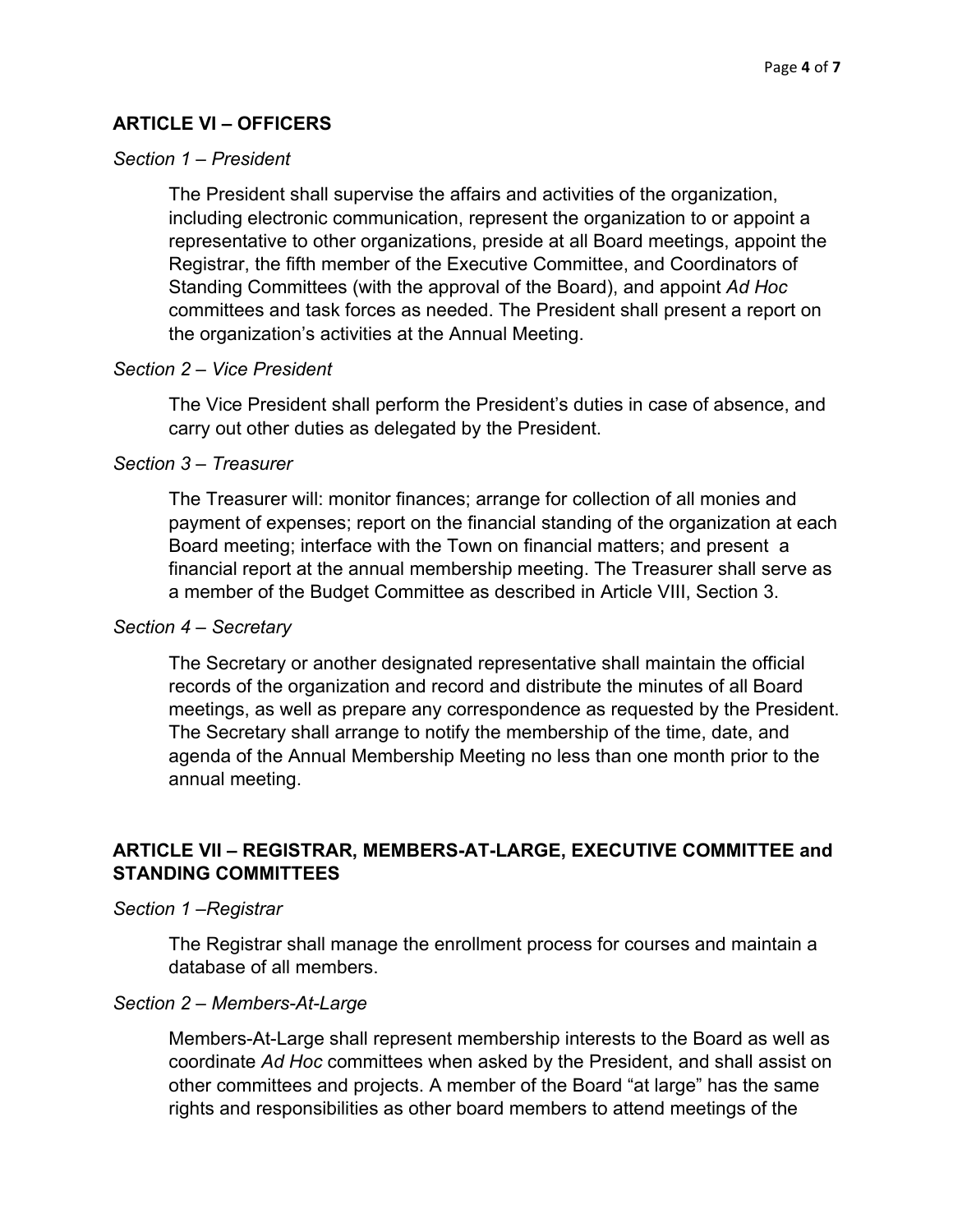Board, and to participate in the discussions and decisions of the Board. Members-At-Large may volunteer for or be appointed by the President to various responsibilities and projects - short or long-term - during their elected two-year term.

### *Section 3 - Executive Committee*

The Executive Committee will consist of the four (4) elected officers (President, Vice President, Secretary, and Treasurer) plus one additional Board member appointed by the President. The Executive Committee will meet in person or electronically on an as-needed basis.

### *Section 4 – Committees*

There shall be five (5) standing committees as follows:

Curriculum Committee

Events Committee

Membership Committee

Program Support Committee

Hospitality Committee

#### *Section 5 – Curriculum Committee*

The Curriculum Committee shall: develop new courses; recruit presenters; arrange class schedules with the Registrar; and prepare course descriptions and presenter information for the catalog. They will communicate information to the Registrar and to other committees as necessary.

#### *Section 6 – Events Committee*

The Events Committee shall plan and coordinate special occasions such as, but not limited to, the Annual Meeting.

### *Section 7 - Membership Committee*

The Membership Committee shall oversee the welcoming of new and returning members each semester and shall address the general satisfaction of the current members, responding to concerns and suggestions as appropriate. The tasks of this committee coordinator shall include working with the Registrar and the President on the admission process and with the Lifespring Board on policies and initiatives affecting the general membership.

### *Section 8 – Program Support Committee*

The Program Support Committee shall be responsible for management of the physical requirements of in-person classrooms. The Coordinator shall work with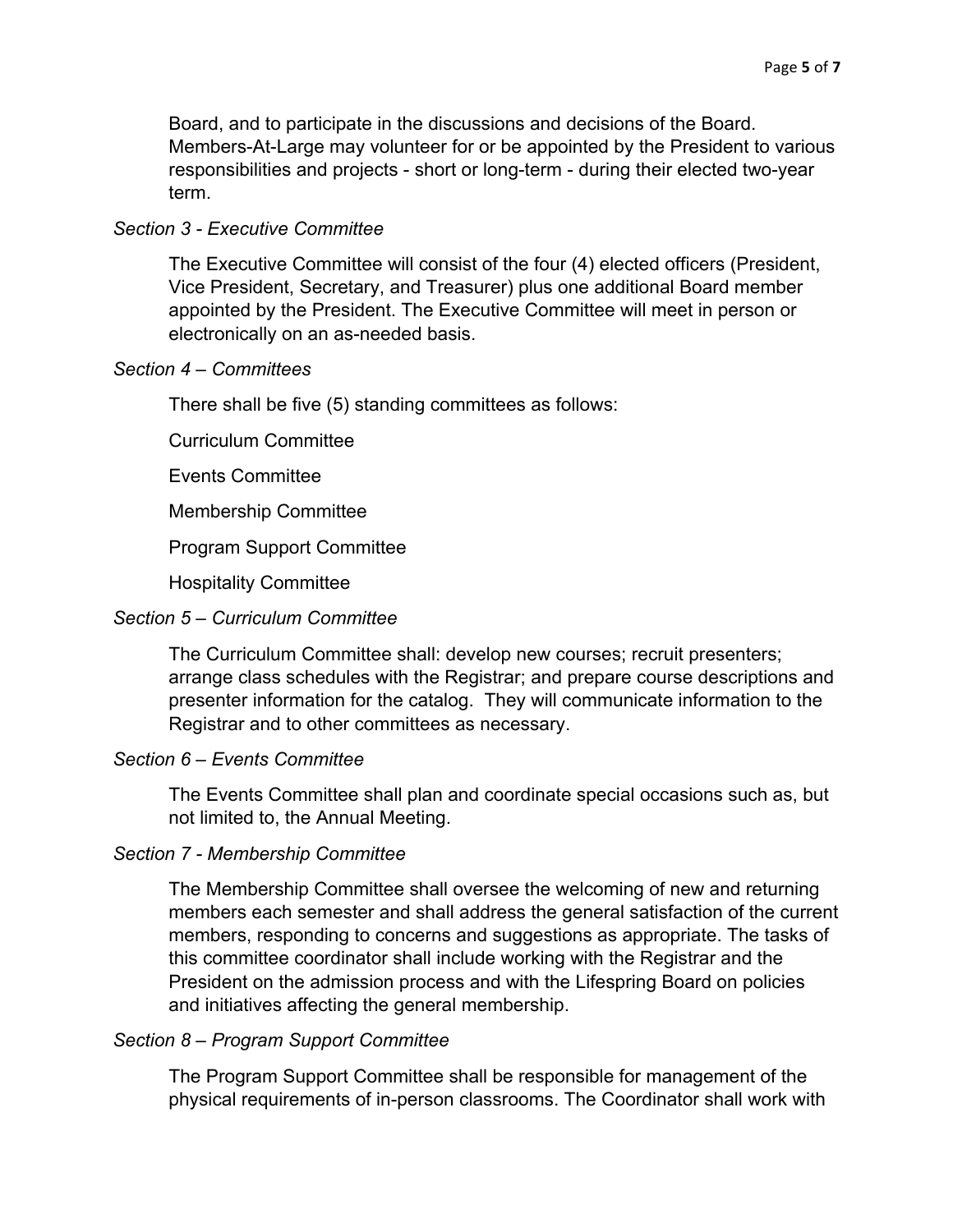the Registrar and other standing and *ad hoc* committees to determine how to best meet Lifespring's support requirements for each semester.

### *Section 9 - Hospitality Committee*

The Hospitality Committee shall oversee the provision of refreshments and coordinate volunteers for food service for in-person LS classes and social events. The Hospitality Committee may partner with the Events Committee to assist with social functions or events that are in addition to classes.

### **ARTICLE VIII –** *AD HOC* **COMMITTEES**

#### *Section 1 – Committee Appointments*

*Ad Hoc* Committees and their Coordinators shall be appointed by the President. Coordinators of *Ad Hoc* committees shall not be members of the Board unless they already serve on the Board. *Ad Hoc* Committee recommendations shall be presented to the Board and will be subject to Board approval.

#### *Section 2 – Nominating and Election Committee*

The President shall appoint a Nominating and Election Committee of at least three members with the approval of the Board. The Nominating and Election Committee shall select a qualified slate of Officers and Members-at-Large and present the slate to the Board for approval. Nominations for Officers and Members-at-Large may be submitted by a Lifespring Member to the Nominating Committee and qualified nominees shall be included in the slate presented to the Board, provided that the person nominated agrees to stand for election. Additional names may be written-in on an election ballot, or nominated from the floor at an in-person meeting. Nominees will be voted on by the membership in accordance with Article III Section 4.

#### *Section 3- Budget Committee*

The President shall appoint a Budget Committee of at least three members including the Treasurer with the approval of the Board. The Budget Committee in consultation with existing standing and *ad hoc* committees shall develop a budget for discussion and approval by the Board prior to May 31<sup>st</sup> each year. The Budget will be presented to the Membership annually.

### **ARTICLE IX – FISCAL YEAR**

The fiscal year shall be August 1 through July 31.